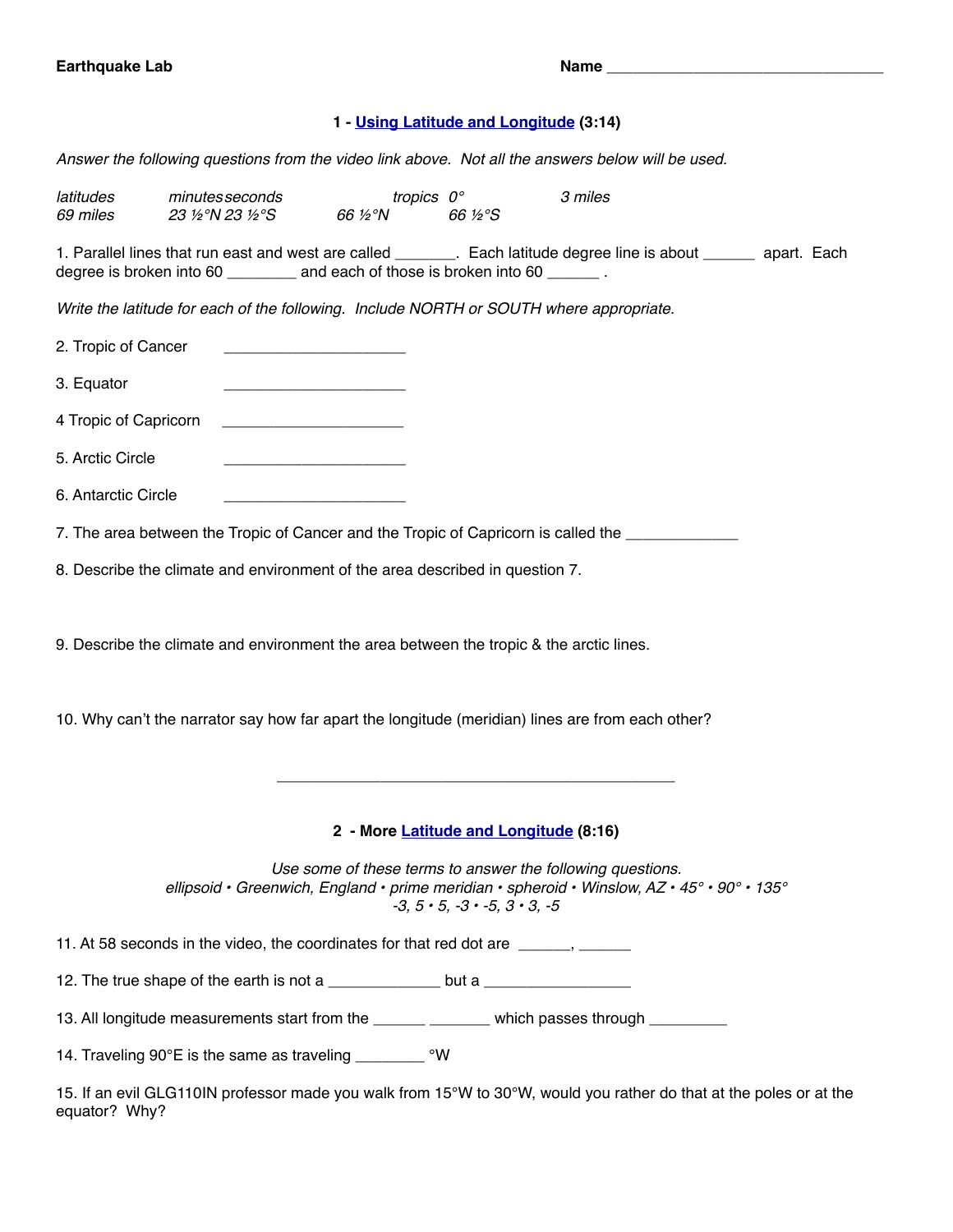- 16. Are longitude lines parallel? YES / NO
- 17. Are all longitude lines about the same circumference? YES / NO
- 18. Do longitude lines run pole-to-pole? YES / NO
- 19. Would a cut through a longitude line go through the center of the Earth? YES / NO
- 20. Why can't you go 110° North? What *is* the maximum north or south latitude you can go?
- 21. Are latitude lines parallel? YES / NO
- 22. Are all latitude lines about the same circumference? YES / NO
- 23. Do latitude lines run pole-to-pole? YES / NO
- 24. Would a cut through any latitude line go through the center of the Earth? YES / NO

#### **3 - Using Latitude and Longitude**

**\_\_\_\_\_\_\_\_\_\_\_\_\_\_\_\_\_\_\_\_\_\_\_\_\_\_\_\_\_\_\_\_\_\_\_\_\_\_\_\_\_\_\_\_\_\_**

*Using [this map](http://www.softpath.org/GLG/GLG103/Tectonics/WorldMap2.pdf), record the latitude & longitude (in that order) for each of the following.*

| <b>EXAMPLE</b><br>Southampton, Eng | LATITUDE LONGITUDE<br>50 ° N 0 ° W                                                                                                                                                                                                                                                                                                                                   |
|------------------------------------|----------------------------------------------------------------------------------------------------------------------------------------------------------------------------------------------------------------------------------------------------------------------------------------------------------------------------------------------------------------------|
| <b>LOCATION</b>                    | LATITUDE LONGITUDE                                                                                                                                                                                                                                                                                                                                                   |
| A. San Fran, CA                    | $\begin{array}{ccc}\n&8 & \n&\n&\n&\n\end{array}$                                                                                                                                                                                                                                                                                                                    |
| B. Kilauea Volcano, HI,            | $\sim$ $\sim$ $\sim$ $\sim$ $\sim$ $\sim$ $\sim$ $\sim$                                                                                                                                                                                                                                                                                                              |
| C. Capetown, S Africa              | $\begin{array}{ccc} & \circ & \circ & \circ & \circ \end{array}$                                                                                                                                                                                                                                                                                                     |
| D. Colombo, India                  | $\frac{1}{\sqrt{2}}$ $\frac{1}{\sqrt{2}}$ $\frac{1}{\sqrt{2}}$ $\frac{1}{\sqrt{2}}$ $\frac{1}{\sqrt{2}}$ $\frac{1}{\sqrt{2}}$ $\frac{1}{\sqrt{2}}$ $\frac{1}{\sqrt{2}}$ $\frac{1}{\sqrt{2}}$ $\frac{1}{\sqrt{2}}$ $\frac{1}{\sqrt{2}}$ $\frac{1}{\sqrt{2}}$ $\frac{1}{\sqrt{2}}$ $\frac{1}{\sqrt{2}}$ $\frac{1}{\sqrt{2}}$ $\frac{1}{\sqrt{2}}$ $\frac{1}{\sqrt{2}}$ |
|                                    |                                                                                                                                                                                                                                                                                                                                                                      |
|                                    |                                                                                                                                                                                                                                                                                                                                                                      |
|                                    |                                                                                                                                                                                                                                                                                                                                                                      |
| H. Phoenix, AZ                     | $\sim$ 8 $\sim$ $\sim$                                                                                                                                                                                                                                                                                                                                               |
| I. New York, NY                    | $\frac{\circ}{\cdot}$ & $\frac{\circ}{\cdot}$                                                                                                                                                                                                                                                                                                                        |
| J. Athens, Greece                  | $\frac{\circ}{\cdot}$ . $\&$ $\frac{\circ}{\cdot}$ . $\frac{\circ}{\cdot}$                                                                                                                                                                                                                                                                                           |

*Go to [Google Maps](https://www.google.com/maps) and enter Grand Canyon National Park, Arizona in the Google Map search window. (Not the browser*  bar.) Once there, look in the browser's top URL window. Scroll to the right. You'll see a bunch of numbers. We're *looking only for something that looks like longitude & latitude, in this case, 36.091105 and -113.4035038. The 36.091105 means about 36° North of the equator and the -113.4035038 means 113° West of Prime Meridian. A negative latitude is south of the equator. A positive longitude is east of Prime Meridian. Enter the names of the following important places into the Google camp window and record the latitude to the nearest degree.*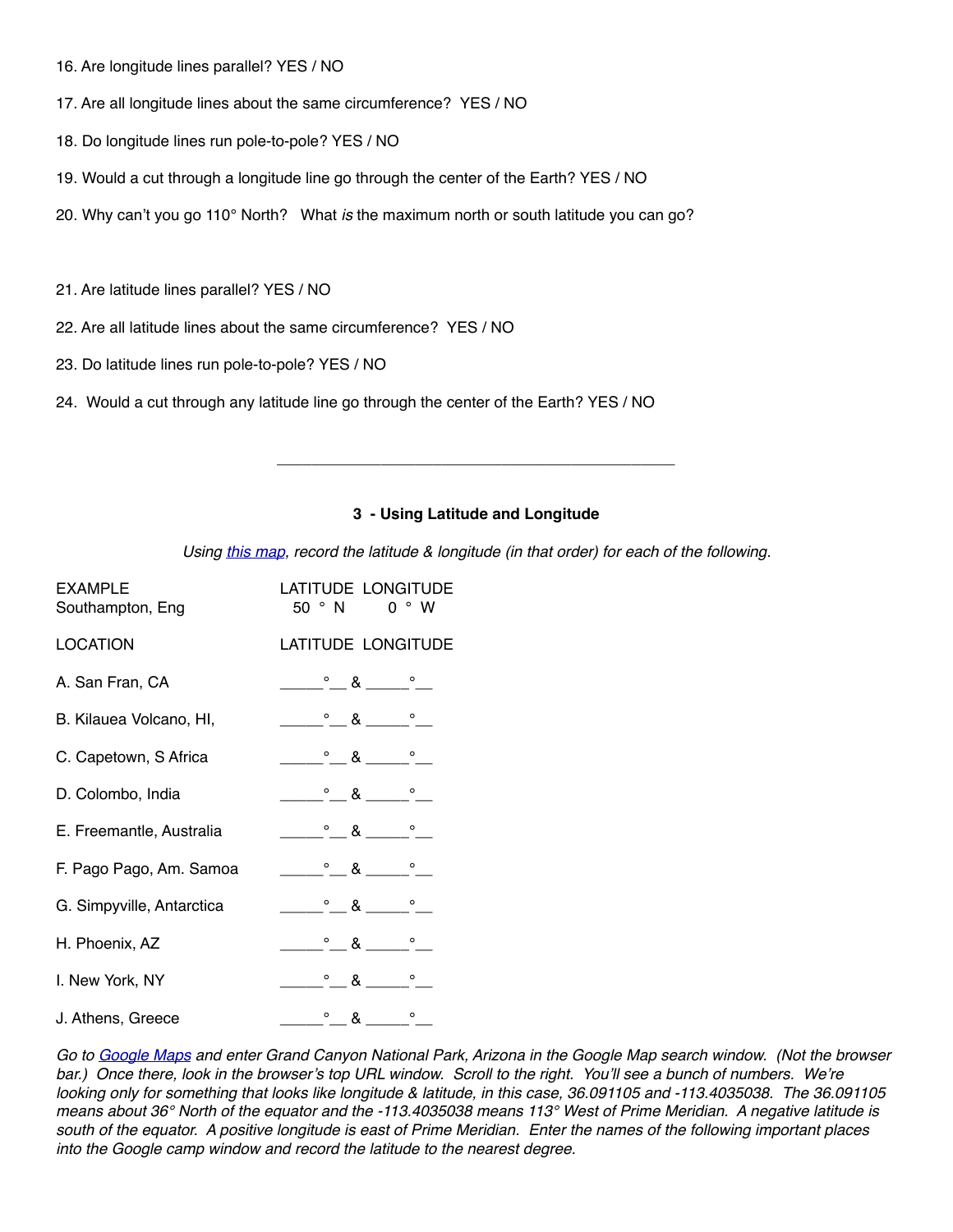| <b>LOCATION</b>     | LATITUDE LONGITUDE                                                     |
|---------------------|------------------------------------------------------------------------|
| K. Winslow, AZ      | $\circ$ & $\circ$                                                      |
| L. Bogota, Colombia | $\circ$ & $\circ$                                                      |
| M. My House         | (Yes, your own house. No, we will not stalk you.)<br>$\circ$ & $\circ$ |
|                     |                                                                        |

*Record below the name, latitude & longitude of two of your favorite places on the planet.* 

| LOCATION NAME LATITUDE LONGITUDE |         |         |  |
|----------------------------------|---------|---------|--|
| N.                               | $\circ$ | $\circ$ |  |
| O                                | $\circ$ | $\circ$ |  |
|                                  |         |         |  |

## **4 - Plotting Recent Earthquakes w/ magnitude 5.2 or greater.**

*Print [this map](http://softpath.org/GLG/GLG103/Tectonics/WorldMapCopy.pdf). Plot each earthquake below onto the map you just printed by using the latitude and longitude. Earthquake #1 has already been plotted for you. Also, one volcano has been plotted. That will be part of a later lab. Once ALL of your 30 earthquakes are plotted, answer the questions.* 

|                | $^{\circ}$ LAT |             | $^{\circ}$ LONG |                          | DEPTH<br>(km) |  |
|----------------|----------------|-------------|-----------------|--------------------------|---------------|--|
| $\mathbf 1$    | 58 N           |             | 137             | W                        | 13.3          |  |
| $\mathbf{2}$   | 9              | S           | 109             | E                        | 33.0          |  |
| 3              | 11             | S           | 165             | $\mathbf E$              | 33.0          |  |
| $\overline{4}$ | 21             | S           | 174             | W                        | 33.0          |  |
| 5              | 21             | S           | 174             | W                        | 33.0          |  |
| $\sqrt{6}$     | 52             | N           | 176             | W                        | 33.0          |  |
| 7              | 61             | S           | 154             | Ε                        | 10.0          |  |
| 8              | 37             | N           | 135             | E                        | 388.9         |  |
| 9              | 2              | S           | 138             | E                        | 33.0          |  |
| 10             | 24             | $\mathbf S$ | 65              | W                        | 22.5          |  |
| 11             | 48             | Ν           | 155             | $\mathop{}\mathopen{} E$ | 33.0          |  |
| 12             | 0              |             | 100             | Ε                        | 50.0          |  |
| 13             | 24             | S           | 68              | W                        | 127.1         |  |
| 14             | 18             | N           | 101             | W                        | 45.3          |  |
| 15             | 11             | S           | 166             | Ε                        | 33.0          |  |
| 16             | 2              | N           | 128             | E                        | 66.9          |  |
| 17             | 6              | N           | 82              | W                        | 10.0          |  |
| 18             | 31             | S           | 178             | W                        | 33.0          |  |
| 19             | 18             | N           | 120             | Ε                        | 33.0          |  |
| 20             | 28             | S           | 177             | W                        | 33.0          |  |
| 21             | 6              | S           | 75              | W                        | 26.6          |  |
| 22             | 39             | N           | 66              | Ε                        | 33.0          |  |
| 23             | 56             | S           | 147             | E                        | 10.0          |  |
| 24             | 56             | S           | 147             | Ε                        | 10.0          |  |
| 25             | 16             | S           | 168             | Ε                        | 33.0          |  |
| 26             | $\overline{c}$ | S           | 138             | Ε                        | 33.0          |  |
| 27             | 22             | S           | 172             | E                        | 107.2         |  |
| 28             | 35             | $\rm N$     | $\mathbf 1$     | W                        | 10.0          |  |
| 29             | 11             | S           | 166             | Ε                        | 33.0          |  |
| 30             | 32             | N           | 132             | E                        | 42.3          |  |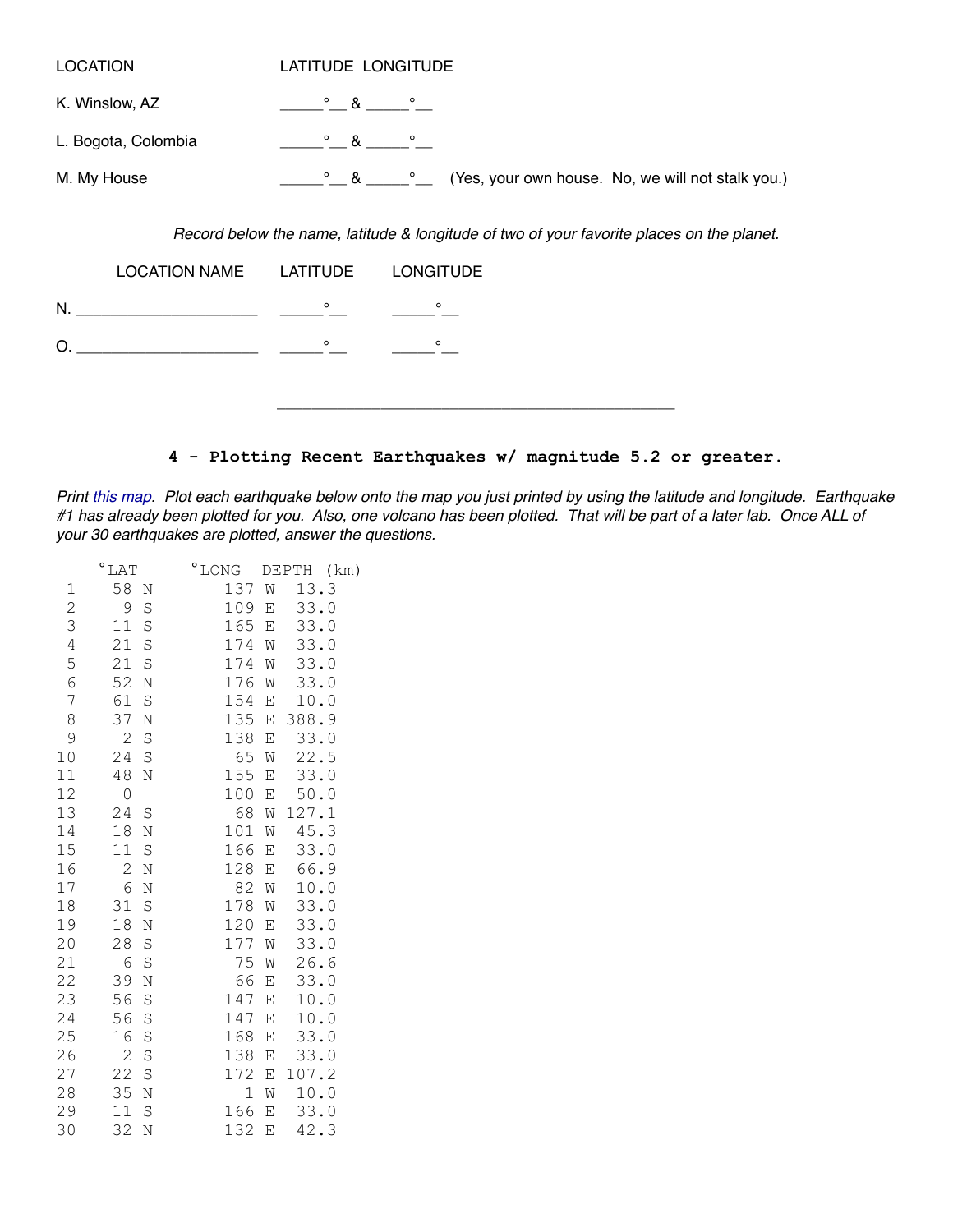25. What is the relationship between the quake positions and the outline of the continents?

26. Describe how the locations of quakes are related to plate boundaries.

## **5 - Recent Earthquakes**

**\_\_\_\_\_\_\_\_\_\_\_\_\_\_\_\_\_\_\_\_\_\_\_\_\_\_\_\_\_\_\_\_\_\_\_\_\_\_\_\_\_\_\_\_\_\_**

*A. Open the [USGS \(United States Geologic Survey\) Earthquake Map](http://earthquake.usgs.gov/earthquakes/map/). This web page maps all earthquakes > M 2.5 in the last day. That time period is too short.*

*B. Using the GEAR tool in the top right, chose 30 Days, Magnitude 2.5+ U.S. (Change settings if you want. Play around.) Dragging the map will refresh the EQ list and cause more earthquakes to appear.* 

27. There are several regions on Earth where earthquakes most often occur. Describe two of those regions.

a)

b)

28. What are those red lines all over the place? What do they represent? Are there any in Arizona? Why not?

27. In relation to the plate boundaries, where do earthquakes occur most frequently?

29. In relation to the plate boundaries, where do earthquakes NOT occur frequently?

*C. Open the earthquake list by clicking the icon that looks like this*  $\mathbf{E}$  or click on a large EQ circle. Arrange by size.

*D. Find an earthquake with magnitude of 5.5 or greater.*

30. My magnitude \_\_\_\_\_ quake occurred on \_\_\_\_\_\_\_\_\_\_\_\_\_\_\_\_ (DATE) at \_\_\_\_\_\_\_\_\_\_\_\_\_\_\_\_\_\_\_\_\_\_\_\_\_\_\_\_\_\_\_ (SITE).

*E. Look around the web. Find information about your quake.* 

31. The two plates that meet to form my quake were the \_\_\_\_\_\_\_\_\_\_\_\_\_\_\_\_\_\_\_ & \_\_\_\_\_\_\_\_\_\_\_\_\_\_\_ plates and the damage caused by my quake was…

*F. Use GEAR tool to select SATELLITE VIEW. Look around. Notice where quakes occur.* 

32. Besides plate boundaries, 2 physical features that often occur near earthquake areas that you can see on the satellite view are… (If in a face-to-face class, check with your instructor to make sure you get this before going on.)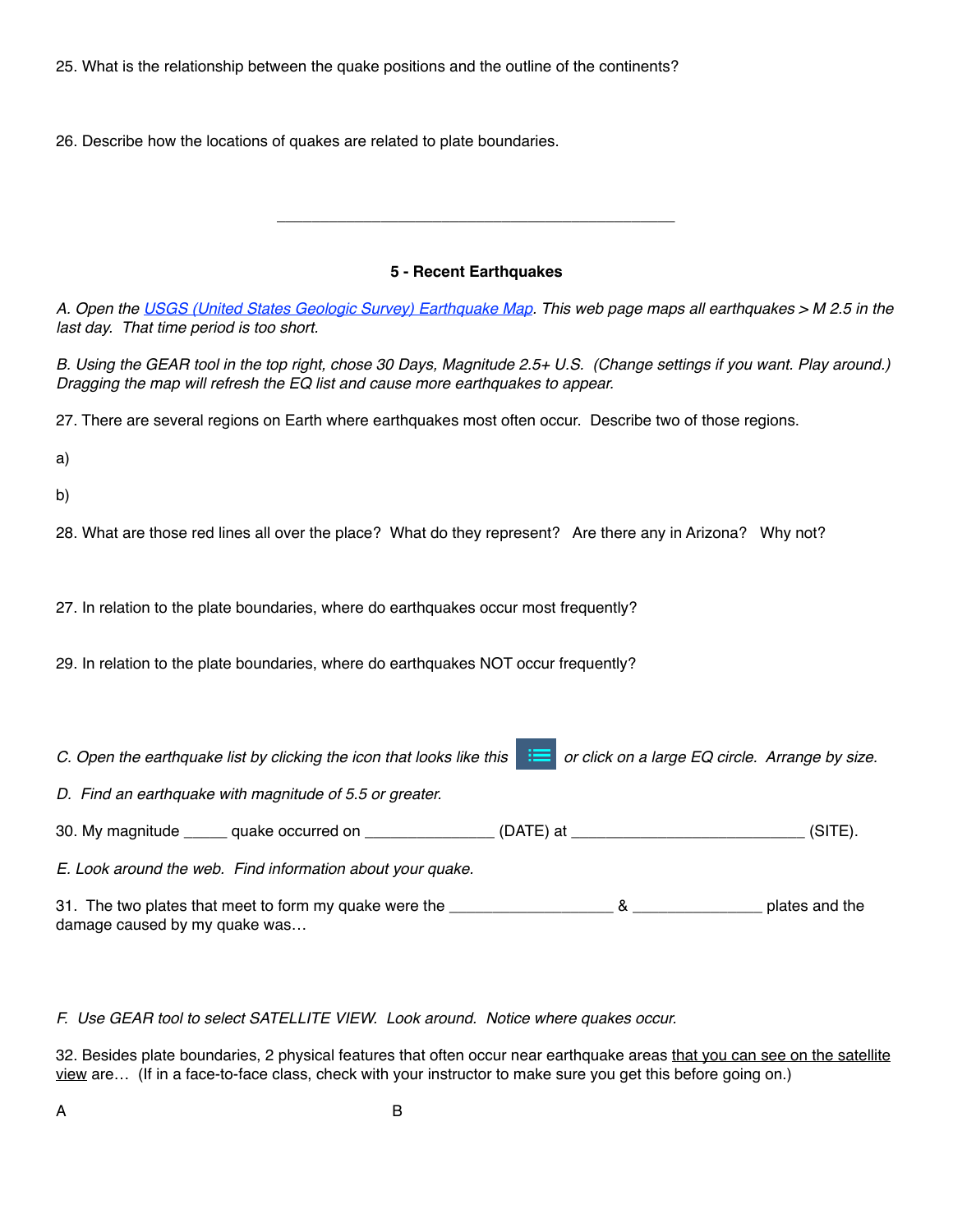*G. On the EQ map main page, use GEAR to select STREET VIEW. Zoom in on the USA until you see state names.* 

34. If you are *afraid of quakes*, 3 US states where it will be good to live safely according to this map are…

A B C

35. Two states where you would WANT to live if you *like* earthquakes are...

A B

36. Why do major quakes not occur in the states in answer #34 but do occur in the states in #35? Write a general rule.

37. Zoom in on Oklahoma. Wait a minute… Describe what you observe regarding quakes and why this seems odd.

38. Look around the web. Find out why EQs are occurring on Oklahoma. Is this natural? Explain.

39. One student really claimed, "Every time there is an earthquake anywhere in the world, every month or two, my ears ring!" When her ears would ring every two months, she would immediately go on-line and check for an earthquake. Yes, there HAD been an earthquake in the last few hours somewhere in the world. She said this proved that her ears could detect earthquakes. Is she right? Why? Explain.

### **6 - Causes & Parts**

**\_\_\_\_\_\_\_\_\_\_\_\_\_\_\_\_\_\_\_\_\_\_\_\_\_\_\_\_\_\_\_\_\_\_\_\_\_\_\_\_\_\_\_\_\_\_**

40. Using a drawing and words, explain what 41. Draw & label a normal fault with the hypocenter causes earthquakes. Use Wikipedia if you need. (focus) & epicenter. Find your own links or use [this.](http://www.actforlibraries.org/the-difference-between-an-earthquake-epicenter-and-hypocenter/)